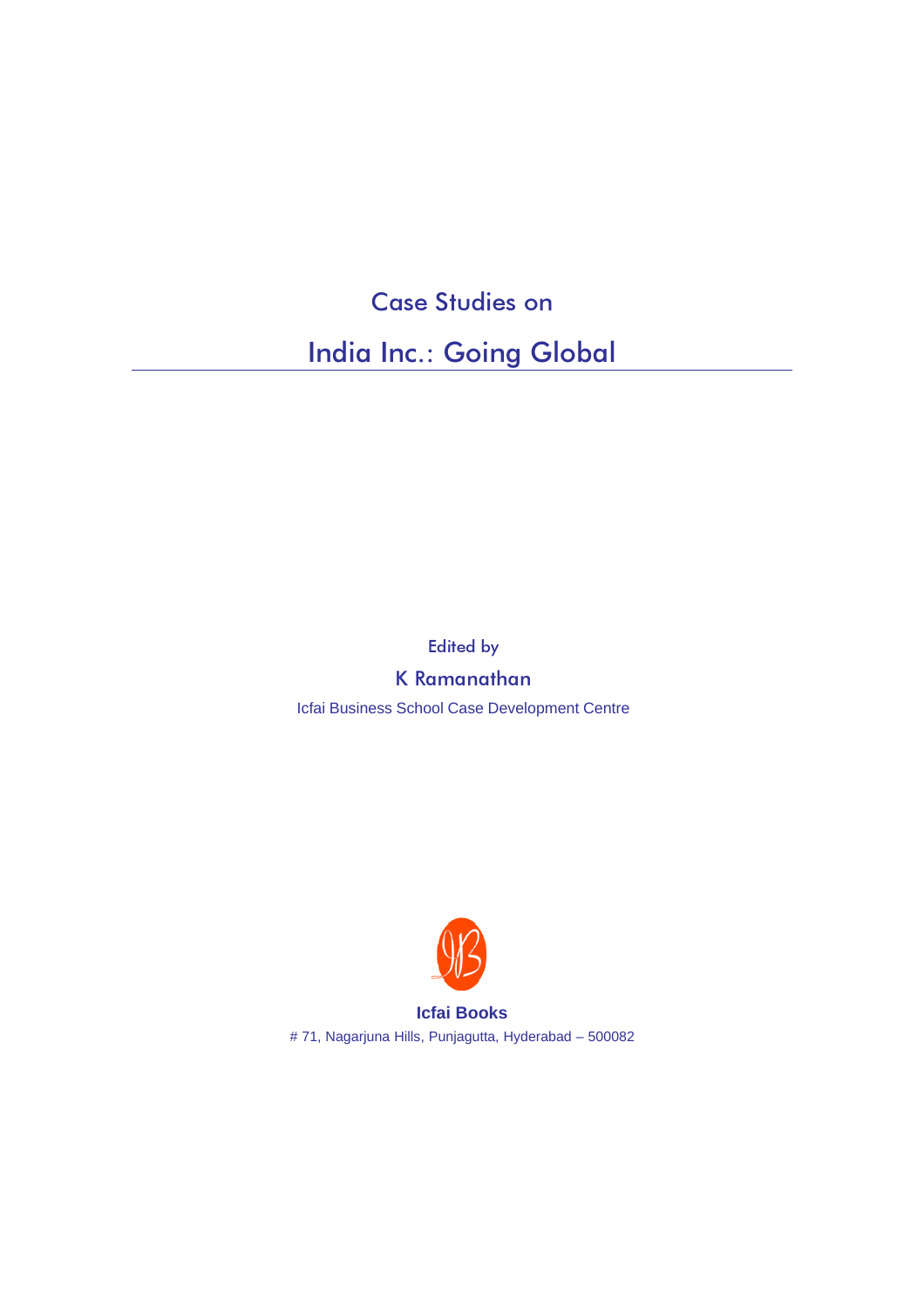## **Icfai Books**

# 71, Nagarjuna Hills, Punjagutta, Hyderabad – 500082 Andhra Pradesh, INDIA Phone: 91 - 40 - 23435387/91, Fax: 91 - 40 - 23435386 e-mail: icfaibooks@icfai.org, ibscdc@icfai.org Website: www.books.iupindia.org, www.ibscdc.org

## **© 2008 The Institute of Chartered Financial Analysts of India. All rights reserved.**

No part of this publication may be reproduced, stored in a retrieval system, used in a spreadsheet, or transmitted in any form or by any means – electronic, mechanical, photocopying or otherwise – without prior permission in writing from The Institute of Chartered Financial Analysts of India.

While every care has been taken to avoid errors and omissions, this book is being sold on the condition and understanding that the information given in the book is merely for reference and must not be taken as having authority of or being binding in any way on the authors, editors, publisher or sellers.

Product or corporate names may be registered trademarks. These are used in the book only for the purpose of identification and explanation, without intent to infringe.

Case studies are intended to be used as a basis for class discussion rather than to illustrate either effective or ineffective handling of a management situation.

Copies of individual case studies are available for purchase from www.ibscdc.org

**ISBN**: 978-81-314-2038-6

**Editorial Team:** Saradhi Kumar Gonela and Radhika Nair M.K.

Visualiser and Designer: P. Damodara Siva Prasad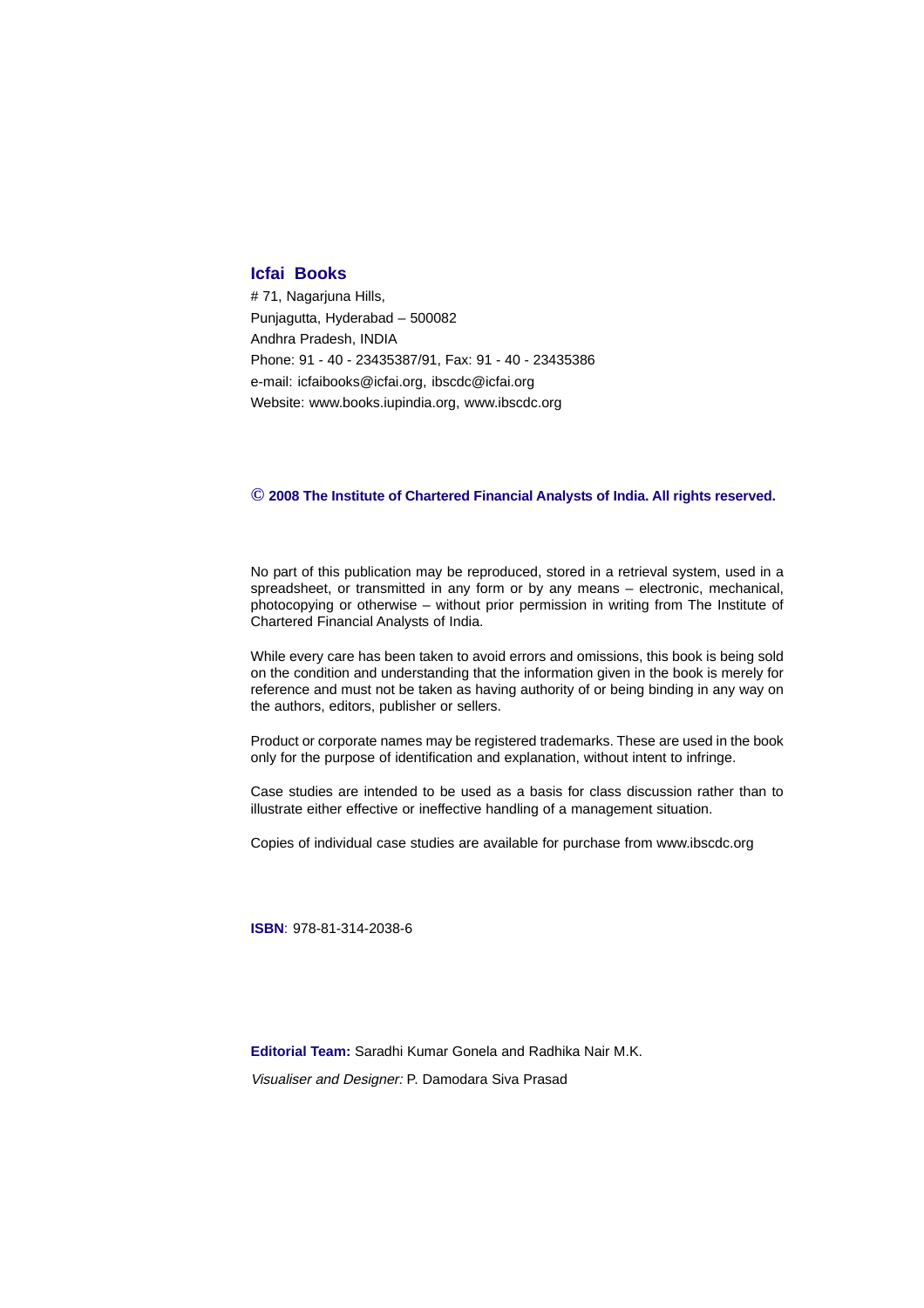| <b>Case Title</b>                                               | Page No. |
|-----------------------------------------------------------------|----------|
| Infosys – Moving up the Value Chain                             | 1        |
| Kinetic Group (India): Gearing up for the Future                | 25       |
| Aditya Birla Group under Kumar Mangalam Birla:                  |          |
| Can he Manage the Mandate?                                      | 43       |
| Asian Paints India Ltd.: The Global Strategies                  | 55       |
| Indian Oil Companies' Race for Self-reliance: Risks and Rewards | 67       |
| Ranbaxy Laboratories: The Winning Chemistry                     | 79       |
| Indian Institutes of Management (IIMs): Going Global            | 103      |
| Indica's Foreign Foray                                          | 139      |
| The Tata Group – Going Global                                   | 147      |
| Bharat Forge – MNC in the Making                                | 157      |
| Essel Propack: From Indian to Transnational                     | 171      |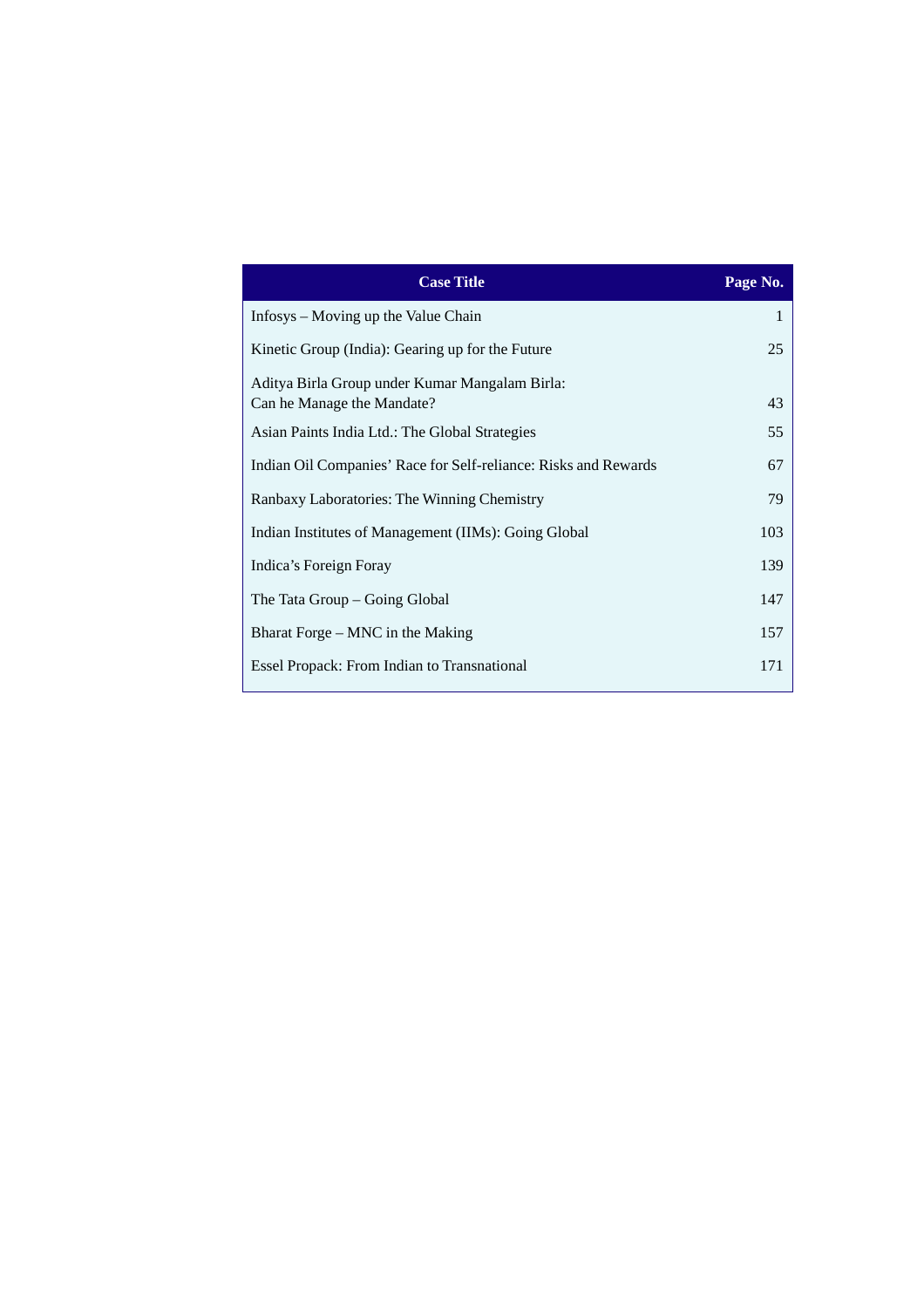## **OVERVIEW**

"India Inc. going global" – sounds quite ironic. What has gone global – India or its Inc?

Before the 1980s, India was notorious for its non-aligned socialism. However, of late, it is touted to be a market-driven and affable economy.

Is it solely because of globalisation? If so, did the country get globalised first and then the companies followed, or is it the other way round?

In the  $15<sup>th</sup>$  and  $16<sup>th</sup>$  centuries, India flourished through foreign trade. Its immense wealth lured many foreign traders. One among them, the East India Company was founded in 1600, when India was producing 22.5% of the world's GDP, compared to UK's 1.8%. However, under the British *Raj*, the Indian trade was clipped so much that India became a poor third-world country by 1870.<sup>1</sup> Until 1947, Indian companies – raring to venture abroad – had to seek British patronage. Such ambitions, after Independence, were not all that feasible either. Indian government and its policies were not all that positive about Indian companies going global. Even existing MNCs like Coca-Cola and IBM, were hounded out of India in 1975.

However, there was a single exit route for Indians: leave India and set up businesses there. "Indians did business in India because they had no choice – they were not rich or knowledgeable enough to venture abroad. But those Indians who were forced or induced to go abroad made their fortunes there; they never gave India a second thought."2

India may have failed to keep track of its Asian neighbour, Singapore. After it separated from Malaysia in 1965, it ranked well below India. But by the early 1980s, Singapore's legendary leader – Lee Kuan Yew – transformed it into a first-world economy. Their untried formula: "We had to link up with the developed world…and attract their manufacturers to produce in Singapore and export their products to the developed countries."3

In the late 1980s, developing economies prevailed. With countries like China, emerging as the 'factory of the world' with its inexpensive labour, and India emerging as a software power, the developed economies had to shift their focus towards the developing economies. The developing economies' "share of world exports has jumped to 43%, from 20% in 1970. They consume over half of the world's energy and have accounted for four-fifths of the growth in oil demand in the past five years. They also hold 70% of the world's foreign-exchange reserves."4 (Exhibit I).

<sup>1</sup> Leonard Andrew, "A neocon primer: Regime change in 18th-century India", http://www.salon.com/tech/htww/2007/04/13/ regime\_change/index.html

Desai. V. Ashok, "How it looks from Raisina Hills", *Businessworld*, October 29<sup>th</sup> 2007, page 16

<sup>3</sup> Rastin Taymaz, "Model for Development: A Case Study of Singapore's Economic Growth", http://lilt.ilstu.edu/critique/ Fall%202003%20docs/TaymazFinal.pdf

<sup>4</sup> "The new titans", http://www.economist.com/displaystory.cfm?story\_id=7877959, September 14th 2007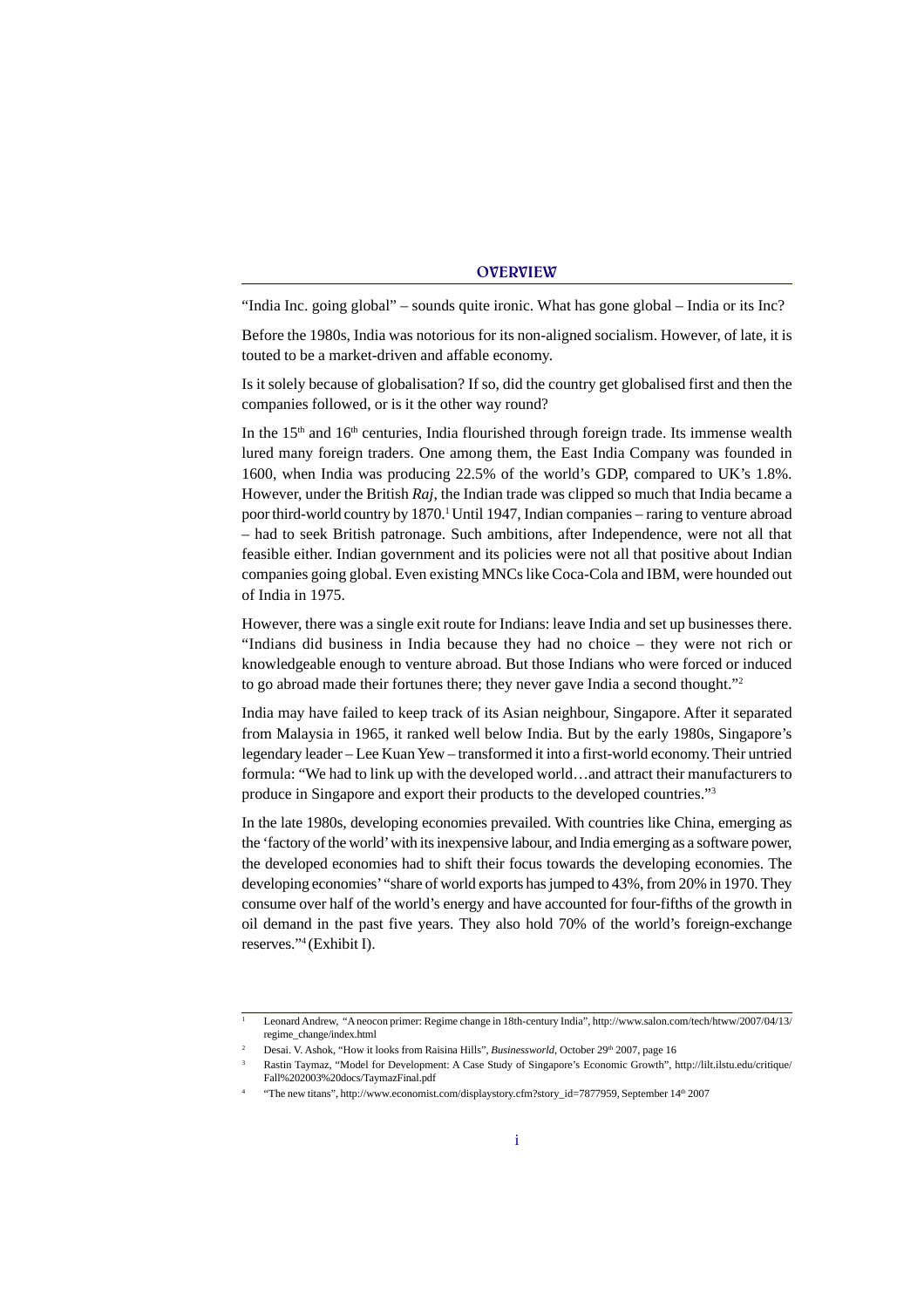

Moreover, with developed markets getting matured, the MNCs had to spread their wings to the developing economies with over 80% of the world's population. Countries like India wooed "with its deep pool of technical and engineering talent, as not only a market but also a vital link in their global value chain."5MNCs, who ventured into India, had to cope with its distressing bureaucracy. India was reeling under the quota rule, when most of the world was getting globalised. It couldn't remain anymore like that – the Indian government supplied its 'shock of liberalisation' in 1991. "It portended abandonment of disrigisme, and advent of openness and competition. Some big industrialists opposed the reforms; they have slunk away or died out. Others became lean and throve in the new environment. And many new entrepreneurs emerged."6 This is how India appears to have globalised. Now, how at all did the Indian Inc. get globalised?

Indians, as has been said, had to get out of India if they wanted to trade abroad. Profiteers of that era, who founded their empires in a foreign land for lack of the same in India, are today's centamillionaires and billionaires. Popular among them are the steel magnate Lakshmi Mittal, business tycoons Hinduja brothers and industrialist Lord Swraj Paul. They had to trudge on a landmine and yet survive – quite unfamiliar to Information Technology-driven Indians of today.

There are also Indian companies that honed themselves in their homeland before embarking into the globalised world. An unheard company, Essel Propack, is the world's largest

<sup>5</sup> Chandler Clay, "India's firms build global empires", http://money.cnn.com/magazines/fortune/fortune\_archive/2007/10/29/ 100795475/, October 22nd 2007

<sup>6</sup> "How it looks from Raisina Hills", op. cit.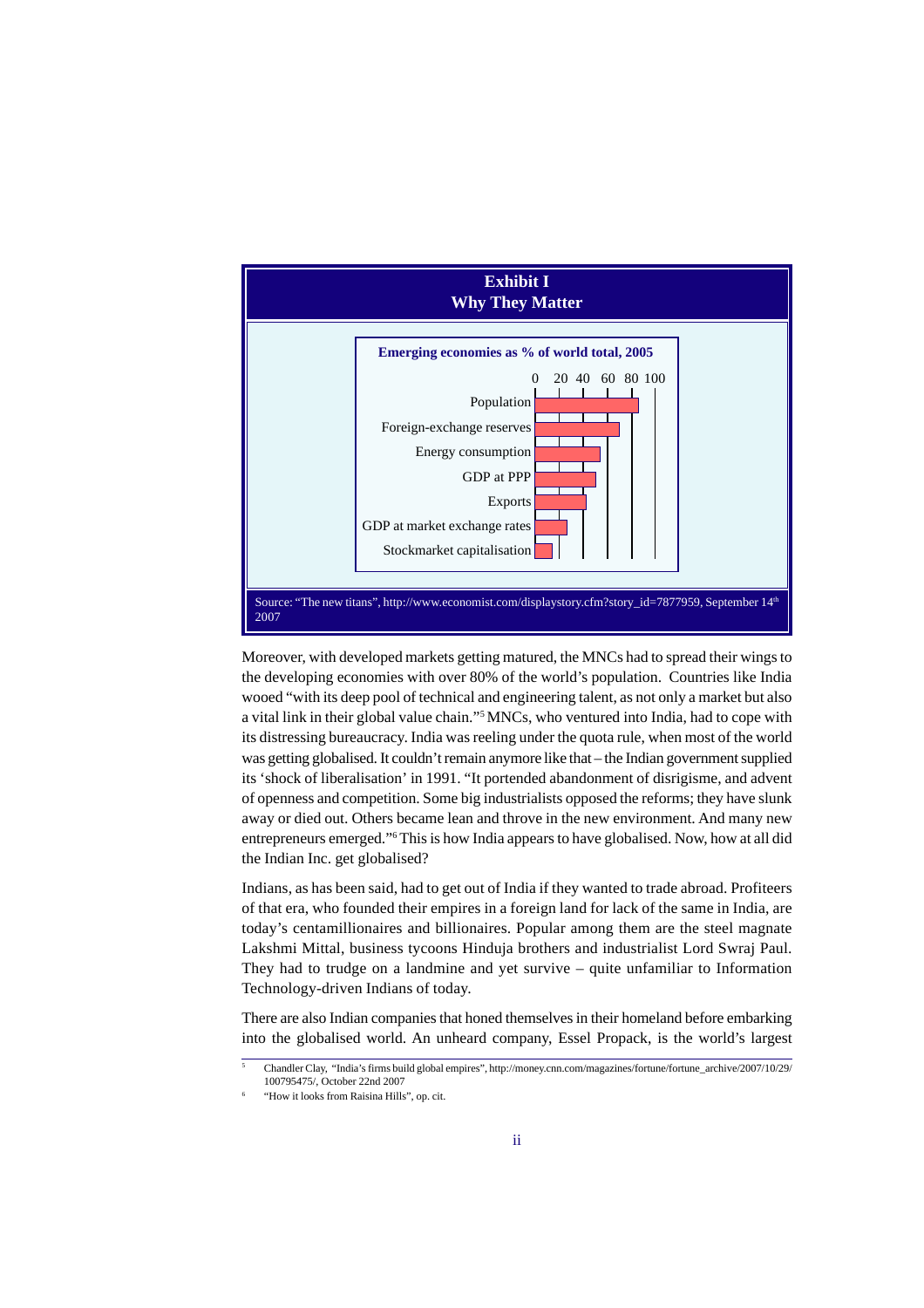manufacturer of laminated tubes, with its global supply coming from 20 factories located in 13 countries. "Bharat Forge is the world's second largest forging company, Ranbaxy is among the world's top 10 generic pharmaceutical players and Jain Irrigation, which hardly figures in headlines, will soon be the world's number one irrigation equipment company."<sup>7</sup> They all slogged to become what they are, with little help from the government. Infosys, an Indian IT company founded in 1981, sketched a name for Indian companies on the global map. Yet it had to wait for a year to get a telephone connection and three to get its first computer. Most growing companies have cashed in on globalisation, which has not only opened new markets for the developed-world companies, but also empowered few fast-moving and vision-lead multinationals from the developing countries.

Liberalisation of Indian economy not only invited external competition, but also helped Indian companies etch on the global canvass. With a booming local economy, Indian companies prudently used their profits to invest and acquire many global companies. A cursory glance at the global investment barometer would reveal that many Indian companies have created an investment buzz in the global scenario. Leaving alone Information Technology (IT), Indian companies have proved their prowess in least-expected fields like pharmaceuticals, automobiles, engineering, etc. Leveraging on the comparable knowledge advantage, Indian companies have upgraded into large-scale global players through acquisitions (Exhibit II).



<sup>7</sup> "Going Global The Indian Multinational", http://www.ibef.org/download/ibef\_essay.pdf